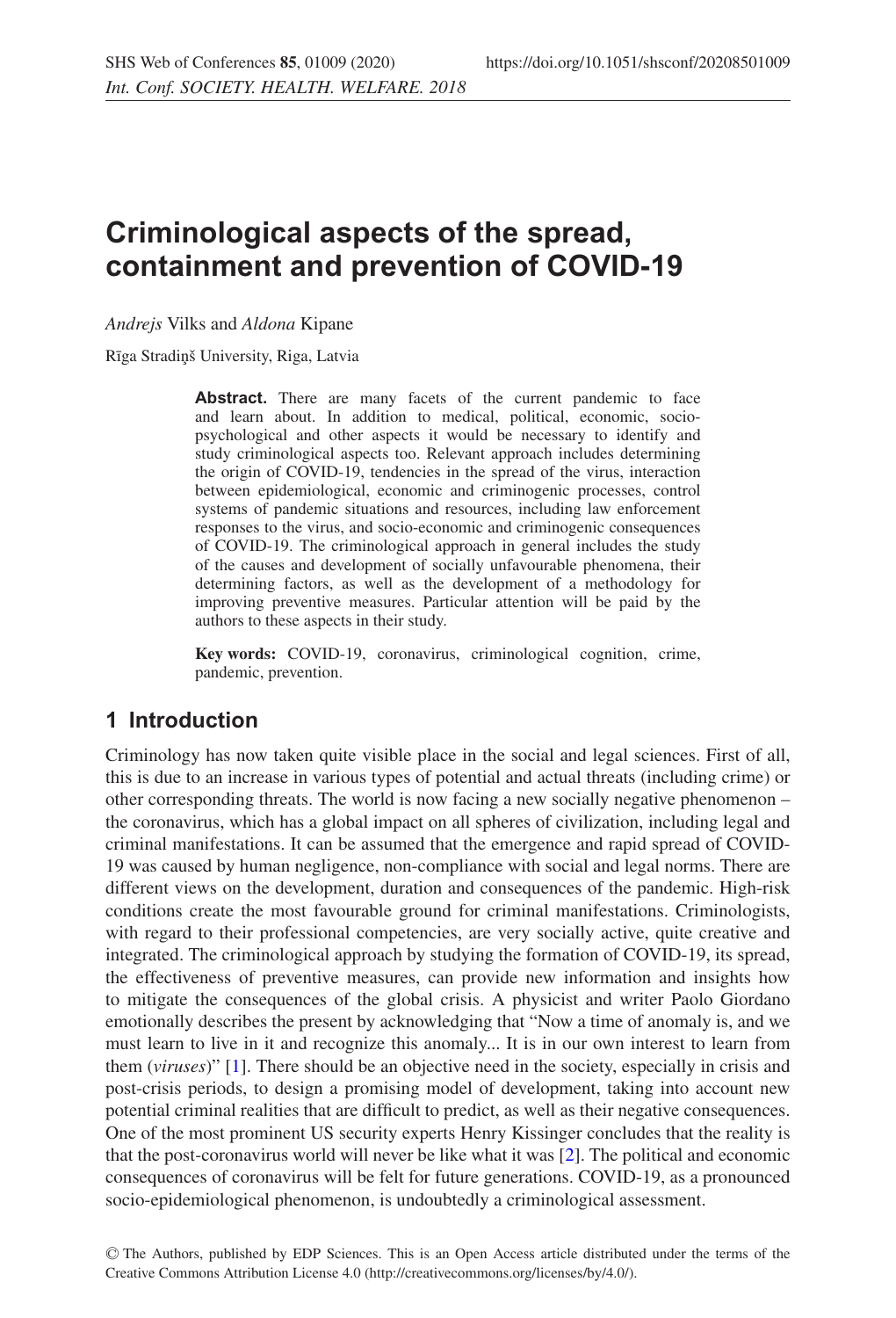## **1.1 Aim**

Aim is to study the criminological aspects of the origin and spread of COVID-19, to analyse the tendencies of crime and the consequences of the pandemic period, to identify new technological and communicative capabilities in limiting the spread of coronavirus and preventing its negative effects.

## **1.2 Material and methods**

The article is based on the results of publications and scientific researches. The authors used the analytical method in the study, by studying Latvian and foreign experience, considering the origin of COVID-19 and its development trends, its connection with criminogenic processes. In addition, the authors used a descriptive method based on the study and generalization of materials and documents available from various sources.

## **2 Results and discussion**

At the beginning of 2020, it was impossible to imagine that modern society would face a crisis that our generation had not experienced yet. The usual rhythm and order of life has changed completely. Undoubtedly, there are questions about what the post-pandemic world will be, what the impact of the crisis will be on global politics, the economy, the social environment, traditions, morality and values. The World Health Organization (WHO) described the coronavirus outbreak on March 11, 2020 as a pandemic [\[3](#page-8-2)]. (Coronavirus was confirmed as a pandemic by World Health Organization, 2020). The pandemic is, in fact, a serious infectious disease in which its constant spread to several countries of the world can be detected at the same time. The latest pandemic occurred in 2009 with swine flu, which according to experts' views resulted in hundreds of thousands of deaths [\[4\]](#page-8-3). Conditionally, the coronavirus pandemic can be compared to the unpredictability theory of "Black swan" of Nassim Nicholas Taleb, which is described in the work "Black Swan" [\[5,](#page-9-0) [6\]](#page-9-1). The theory is based on three conditions: firstly, the event (phenomenon, process) is unexpected in the corresponding social environment; secondly, the phenomenon, process, an event has considerable, and significant (generally negative) consequences; thirdly, the phenomenon or process stems from objective circumstances and can be tolerated, it is rational. It can be said that the pandemic was unexpected, it had very negative common consequences and its origin could be predicted, and some scientists had allowed its occurrence. The element of unpredictability is conditional.

## **2.1 Origin of COVID-19 in the context of criminological cognition**

One aspect of the study is the possible origin of COVID-19 and its further trends in transnational expansion. In fact, researchers identify two possible hypotheses about the origin of the coronavirus. Firstly, it is the origin of the natural, under-controlled (unsanitary) virus [\[7](#page-9-2)]. All evidence so far points to the fact the COVID-19 virus is naturally derived and not man-made, explains immunologist Nigel McMillan from the Menzies Health Institute Queensland [\[8](#page-9-3)]. It is recognized that a possible virus is the result of recombination of a bat coronavirus with another still unknown coronavirus. The virus could have been passed to a person from a pangolin at a wet animal market in Wuhan [\[9](#page-9-4)].

To some extent, the opposite assumption is related to the fact that COVID-19 is of artificial origin – biological experiments were carried out in the laboratory of the Wuhan Institute of Virology (WIV), and there was a leak of micronutrients. An outbreak of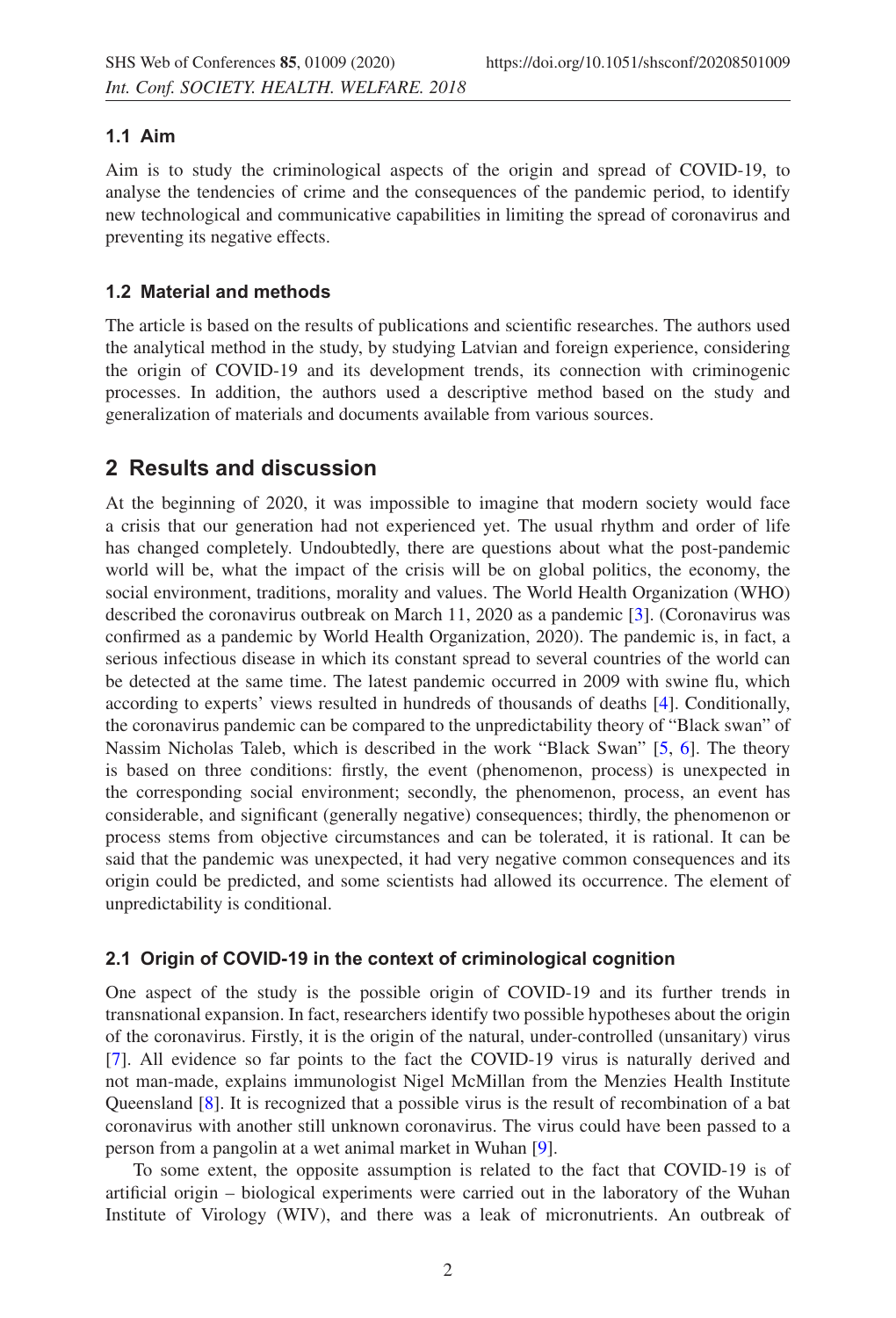"Avian influenza" was recorded in the past in the region where SARS was registered. The criminological context of viral origins can be included in both hypotheses. Firstly, it can be concluded that the epidemiological situation in the Wuhan animal market may have been clearly unsanitary, without compliance with the relevant rules. Secondly, researches carried out at the Wuhan Institute of Virology may not have been properly observed or performed safely. According to Nikolai Petrovsky, a professor at the College of Medicine and Public Health at Flinder University, "it is therefore entirely plausible that the virus was created in the biosecurity facility in Wuhan by selection on cells expressing human ACE2, a laboratory that was known to be cultivating exotic bat coronaviruses at the time" [\[10](#page-9-5)].

N. Petrovsky mentions that the cultivated virus may have escaped from the facility, accidentally infecting an employee who then visited a fish market a few blocks from home and infected others there. It is equally possible to assume that waste was improperly thrown out of a facility which either infected people immediately outside the facility or through, for example, a stray cat that then visited the market or caused it to spread to humans. It should be noted that in the past employees of the US Embassy in China were concerned about safety in the laboratory, and a closely related bat virus was discovered at the institute. As early as January 2018 the US officials were reportedly concerned that safety breaches at a Wuhan lab studying coronaviruses in bats could cause a pandemic [\[11](#page-9-6)]. It was mentioned that the laboratory did not have adequately trained technicians and researchers who would strictly observe and maintain a high level of safety in the laboratory. Due to the origin of COVID-19, it should be noted that in the criminological context there is insufficient international cooperation, lack of operational critical information inspection, and insufficient control by international bodies at the appropriate levels of security to prevent dangerous pandemics. Logically, the question arises whether there are any corresponding risks in other foreign biological laboratories.

#### **2.2 Development and expansion trends and consequences of COVID-19**

In Latvia the spread of COVID-19 began with the diagnosis of the first patient on March 2, 2020. In mid-May 2020, the number of people diagnosed with COVID-19 in Latvia exceeded a thousand, the number of deaths – 19. It is possible that the relevant negative trends will be minimized.

By mid-May 2020, COVID-19 had been confirmed by more than 4.2 million people worldwide, more than 293,000 died. More than 180 countries reported laboratory confirmed cases of COVID-19 on all continents, except Antarctica. The average mortality rate is about 1.5% among diagnosed cases and 11% among hospitalized.

Undoubtedly, an important question is: what could be the extent, scale and duration of the damage caused by coronavirus epidemic in Latvia, Europe and the world as a whole? Mathematical models describing the prevalence of infection are used by the US research centre "Institute for Health Metrics and Evaluation" (IHME), which uses available data to model the most likely scenarios and global minimum and maximum morbidity and mortality rates for COVID-19 in the world, as well as in some countries, including Latvia [\[13\]](#page-9-7). The mathematical model developed in the centre predicts that the prevalence of COVID-19 will reach its peak in the second half of April 2020, when the virus can kill dozens of lives a day [\[14](#page-9-8)]. The situation in Latvia at the time mentioned in the forecasts more than ten times was not true.

It is acknowledged that COVID-19 coronavirus assessments are reflected in two main dimensions: firstly, epidemiological coverage and public health implications; secondly, the impact of the crisis on the economic and financial situation, the social environment (people's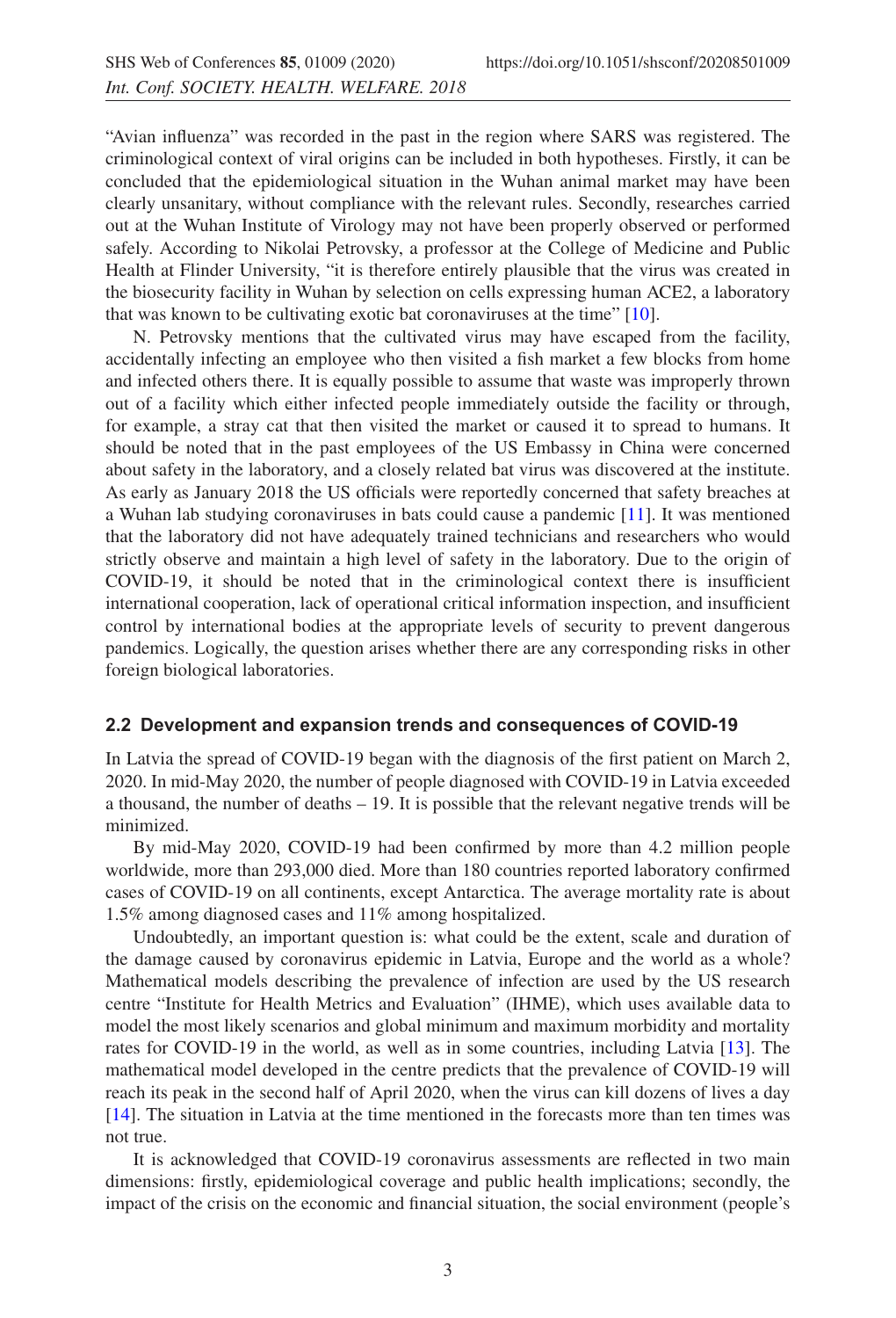

**Fig. 1.** COVID-19 trends in Latvia to May 15, 2020 [\[12\]](#page-9-9).

employment, income, social protection, etc.). However, we will note two other dimensions that we believe will be quite important in the future. The third dimension is communicative. It can be assumed that the process of human communication and interaction under the influence of COVID-19 will be transformed to some extent. People's habits as consumers will change – people, being remote, will not buy a lot of unnecessary stuff. In this respect, the good old days must be abandoned. In further contact people will be more prone to the local, known environment. People will be more aware that their quality of life is affected not only by the state, but also by the specific country or city. The fourth dimension is technogenic. It is related to modern technologies, including more intensive use of MI, as well as designing and development of new products and the much wider involvement of individuals in their use. It is expected that in the future the form of distance education will be more widely used in the field of education. Digital offices and management centres will be established. There is no doubt that the full range of problems is interconnected. It can be assumed that the coronavirus will have a lasting impact on the way of life, forms of communication, value systems and consciousness of most of humanity.

At the same time, however, it should be recognized that, in the crisis situation, the legislative and executive bodies of the European Union were unable to take timely joint actions to monitor the spread of coronavirus, assess the risks of infection in Europe, and mobilize the necessary medical and other resources to combat the epidemic and did not provide real assistance to the countries which were most affected by pandemic (Italy, Spain, France). In fact, European countries were forced to fight the disease alone. Instead of the European Union, China helped Italy.

In the current impact of COVID-19, a growing social crisis can be seen: rising unemployment, limited access to health care, structural changes in education and uncertainty,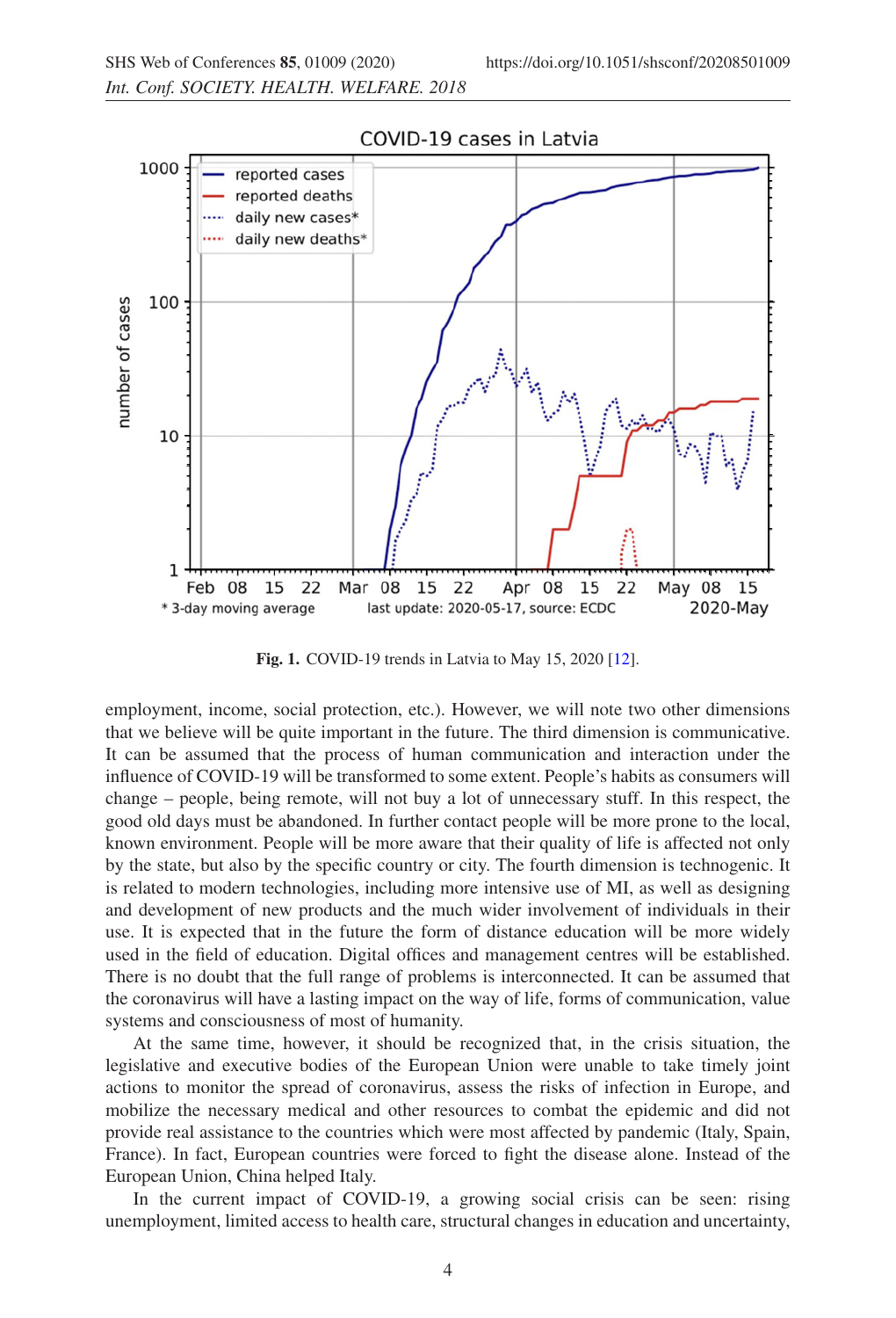and so on. It can be acknowledged that devaluation of moral values is also increasing in the society, there is a sufficient disregard for and ignorance of ethical norms, which manifests in violations of the restrictions set by the Cabinet of Ministers Resolution No. 103, 2020 [\[15](#page-9-10)]. Violence is spreading in the social environment, including families, indicating a complex mental crisis. The priest Medinš considers that "the chaotic relations, confusion and going crazy, attitude to work and to things that we throw out and buy something new all the time lead to nowhere. There is no more modesty, no respect, and no holiness. In any case, we were all clearly aware of that abnormality the world was going to" [\[16](#page-9-11)].

The state administration system failed to anticipate a possible epidemiological, economic and social crisis. Though economic and social measures have been taken to mitigate the adverse effects of COVID-19, it is currently impossible to conclude whether they will be sufficient to ensure the safety of citizens, businessmen and society at large. Financial infusions and the assistance of international organizations are the most important and simplest means or "medicine" to overcome the crisis. The transfer of the scope and types of manifestations of the crisis can be continued, indicating its complexity. The crisis affected not only Latvia, but also most countries, confirming that it is also global in nature.

#### **2.3 COVID-19 and criminogenic trends**

According to experts' opinions, scenarios of the development of the criminogenic situation under the influence of coronavirus disease COVID-19 are also diverse. The former deputy head of the chief of the State Police and the head of the Main Order Police Department A.Velšs predicted that the restrictions imposed by the country as a result of the new coronavirus disease COVID-19 could lead to a reduction in crime [\[17](#page-9-12)]. A.Velšs referred to the fact that the number of criminal offences registered in Latvia in 2019 has decreased compared to the previous year, and this trend has been continuing since 2014. He admits that a more detailed criminological studies should be carried out on impact of emergency situation of March 13, 2020 on crime, but his experience shows that there are now all the preconditions for crime to continue to decline. In comparison, it can be mentioned that a significant drop in crime was observed at the beginning of the economic crisis in 2008.The reason for this is that due to government recommendations, people currently spend a lot of time at home, working from home and not visiting public places. In addition, many places of entertainment and shopping do not work, so it is natural that the main form of crime, namely property crime, will decrease. It is logical that the theft of property will decrease because the residents are at home. There is also no public entertainment, so hooliganism, bodily harm and similar criminal offences will be reduced, the number of frauds will decrease as many businessmen have suspended their transactions and their finances. Although the COVID-19 crisis has led to an increase in the number of fake news distributors, it is unlikely that there will be any change in this area. Such fake news sites generate revenue from advertising, but the crisis has also affected the sphere of advertising.

In turn, the Attorney General E. Kalnmeiers believes that the return of socially vulnerable ¯ compatriots to their homeland can contribute to an increase in crime, and therefore they must be ready to strengthen security, especially when the police are understaffed [\[18](#page-9-13)]. He does not see the need for a separate security law yet, but things can change quickly: "as we know, a lot of people are coming back from abroad. And it is predicted that the number will continue to rise, because in large countries (Germany, France) the number of jobs is also declining and the first to lose jobs are foreigners. Returning to Latvia, all these jobs will not be guaranteed for them. There may be a need for additional security in the country to prevent an increase in crime." In any case, the Minister of the Interior drew attention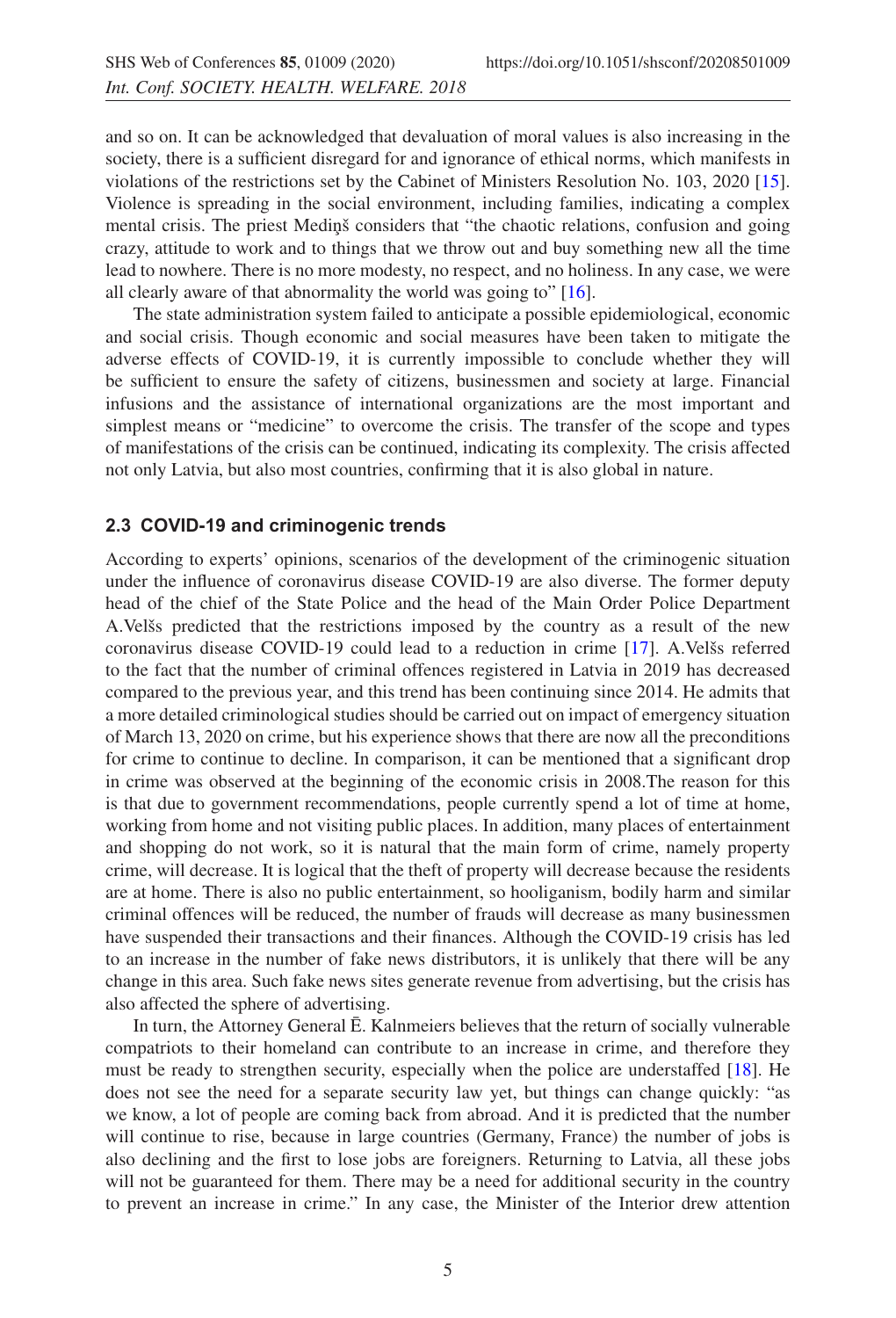to this. Coronavirus confuses law enforcement agencies: some predict a decrease in crime rates, others – on the contrary". According to the chief of State Police A. Grišins, criminal statistics show that during the COVID-19 crisis the crime rate in Latvia has decreased, but in the future it may increase [\[19\]](#page-9-14). It is acknowledged that since the establishment of the state of emergency economic processes have decreased and public life is also passive, there is normative social distancing. As a result, the number of reported crimes has decreased, but despite the emergency situation, the police continue to maintain public order and criminal intelligence on the Internet. However, it is believed that an increase in crime can be expected over time. Although crime rates have generally declined, there has been a slight increase in various forms of criminal activities online, such as making fake news or expressing opinions that border on incitement to disrespect or hatred. The police assess the information received and initiate criminal proceedings if necessary. It should also be acknowledged that there are many sites on the Internet that link to headlines and the latest information about the spread of the virus or other related information. Visiting these sites can lead to re-entering social network passwords, stealing them, and gaining access to personal information. However, he acknowledged this could increase in the near future as police continue to carry out criminal intelligence and it is already clear that a long economic downtime can be a reason for increase in crime rate. In some time, it is possible to expect an increase in the number of crimes, the State Police are ready for this, as the Criminal police and front-line police officers continue to work and investigate how the crisis will affect public life [\[20\]](#page-10-0). Although crime has generally decreased, there is now a slight increase in various forms of online criminal activities, such as making fake news or expressing opinions that border on incitement to disrespect or hatred. The police evaluate the information received and initiate criminal proceedings if necessary.

It must be objectively acknowledged that as a result of the COVID-19 crisis there is a general trend of increase in crime [\[21\]](#page-10-1). Analysing the situation and trends of reported and registered crimes as a result of the COVID-19 crisis, it can be concluded that crime is now increasing significantly from the economic crisis of 1929–1933 and the global crisis of 2008–2010, when the number of reported and registered crimes has declined. Criminal manifestations escalate and increase at a time when state agencies and society are addressing other significant issues, reducing people's caution or forcing them to act recklessly in an emergency. Experience shows that in many cases criminal offences may be directly related to the circumstances created by the COVID-19. It is important that not only quantitative, but also qualitative indicators of crime change. Regarding changes in the quality of crime, there are two trends: firstly, the increase in the number of crimes of primitive nature (brutal robbery, unmotivated murder, etc.) (Crime began to increase.); secondly, the intellectual development of crime, the commission of criminal offences using modern technologies or complex crime planning and logistics schemes [\[22](#page-10-2)].

Unfortunately, the coronavirus outbreak has provided fraudsters with new opportunities to take advantage of the high market demand for medical counterfeit products, personal protection and hygiene products. On March 19, 2020 the European Anti-Fraud Office (OLAF) initiated proceedings on import of counterfeit products, such as masks, medical devices, disinfectants and test kits used for fight against COVID-19 [\[23\]](#page-10-3). Since the beginning of the pandemic, OLAF has been collecting information and intelligence on this illegal trade. To protect our health and effectively combat the virus, it is important to prevent these counterfeit products from entering Europe. In addition to being ineffective against the virus, these products also do not meet the EU standards, and they can potentially harm our health, for example, they can cause dangerous bacterial contamination. Fraudsters are attracted by potentially huge illegal profits. They want to take advantage of our suffering and our needs, sometimes even desperate, for these products.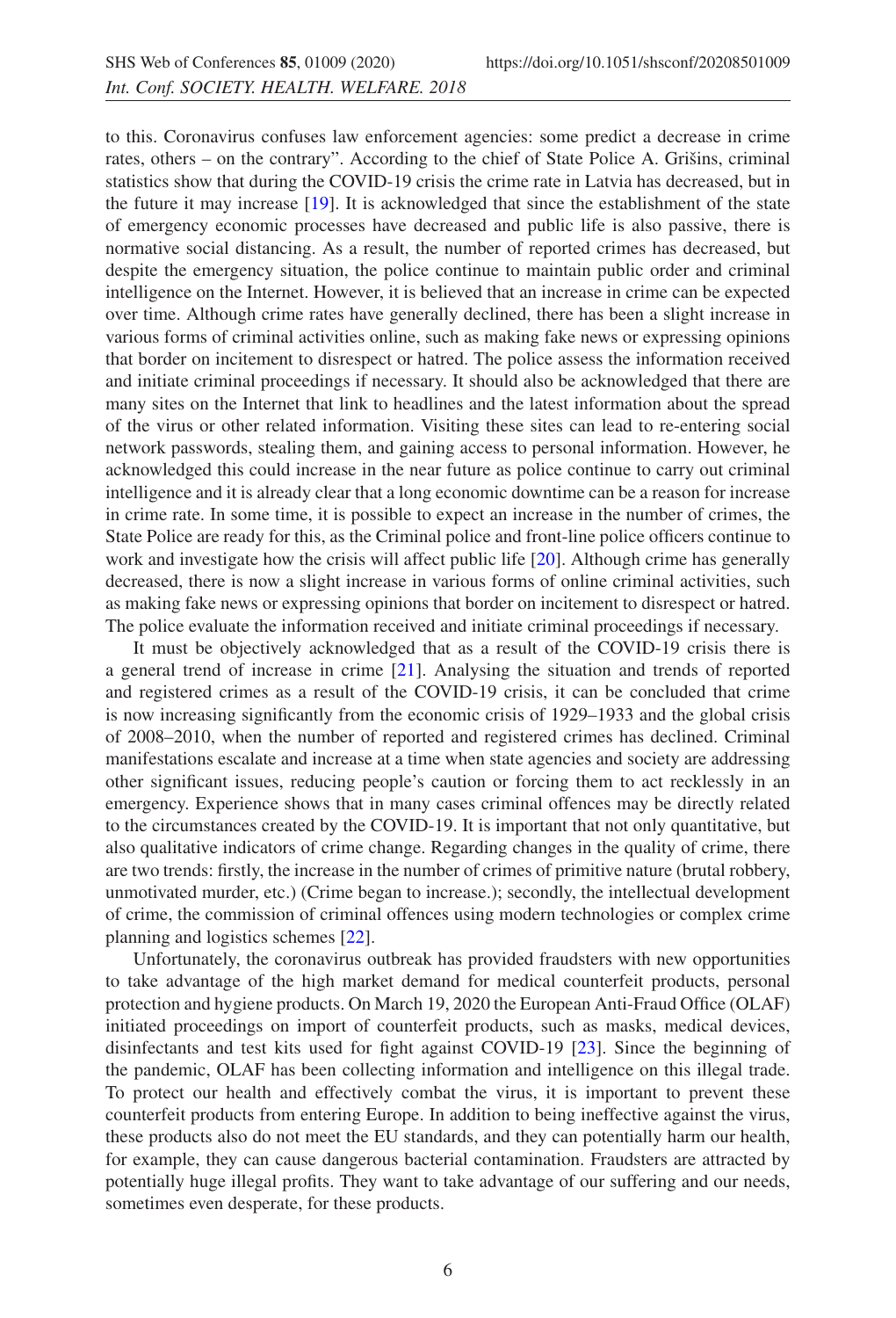During the COVID-19 pandemic, many countries faced a shortage of face masks. The German state of North Rhine-Westphalia tried to buy masks online in bulk and it was subjected to transnational organized criminal groups schemes for undelivered masks worth almost 15 million euro [\[24](#page-10-4)]. The investigation activities covered Germany, Spain, the Netherlands, Ireland and the UK. The procurement was carried out by two companies in North Rhine-Westphalia. These companies contacted a Spanish company, which offered 10 Million face masks in stock, via the Internet. The buyer transferred 14.7 million euro to the fraudsters' accounts for these masks, bet the purchaser did not get them. When buyers in Germany realised they had been cheated, they immediately contacted their bank in Germany, as well as the police. According to Europol, almost 500,000 of fraudulent money had already been transferred to the UK, from where it was due to be transferred to a bank account in Nigeria. Europol warns that the COVID-19 pandemic is also used by fraudsters and scammers, so countries and citizens buying means of protection against the new coronavirus online should be particularly attentive.

Counterfeiting is a global phenomenon that will increase significantly from year to year, also as a result of the impact of COVID-19. Technological development generally improves supply chains, improves the ability of criminals to produce dangerous counterfeit medical products, providing special logistics for transporting and delivering products to customers. This could undermine public confidence in health care institutions. The Council of Europe has successfully developed the first international legally binding Convention (MediCrim) to combat criminal offences related to counterfeiting of medicines and similar criminal offences against public health, which was opened for signature in October 2011 [\[25](#page-10-5)]. The objectives of the Convention are to prevent and combat the counterfeiting of medicines, to combat similar crimes, to protect the rights of consumers to the integrity of medicines and to maintain confidence in the health care system, and to protect the rights of victims of counterfeit and related criminal offences. It should be noted that the Convention has not been signed and ratified by Latvia. The authors admit that accession of Latvia to the above-mentioned convention will increase the resources and areas of cooperation between the law enforcement agencies of Latvia. It is possible that the prevention and combating of counterfeiting of medicines would become more efficient in the country.

#### **2.4 New technologies in containment and prevention of COVID-19 negative consequences**

In connection with the rapid spread of COVID-19, it should be noted that the new digital technologies are getting involved in the control of the carriers of this virus. Thus, Digital technology companies Unacast, Facebook, Data for Good improve the ability to control the movement and location of the virus carrier, the quarantined person. The draft provides that anyone is able to obtain information that he/she had (a direct or indirect) contact with a virus carrier or a quarantined person. Those persons who will be involved in the project will have the opportunity to determine the location, time and duration of contact with people who may be connected with the COVID-19. Depending on the directness and duration of the contact, the necessary preventive measures will be determined. In Australia a special law has been adopted – "Human Biosafety Emergency 2020 [\[26](#page-10-6)]. The law sets out special security conditions [\[27\]](#page-10-7)) during the spread of coronavirus. A specially designed COVIDSafe application helps to find close contact with cases of COVID-19. This application helps national and local officials of health care to communicate quickly with people, who may have been exposed to potential impacts of COVID-19. The application COVIDSafe speeds up the current manual search process of people who have been in close contact with someone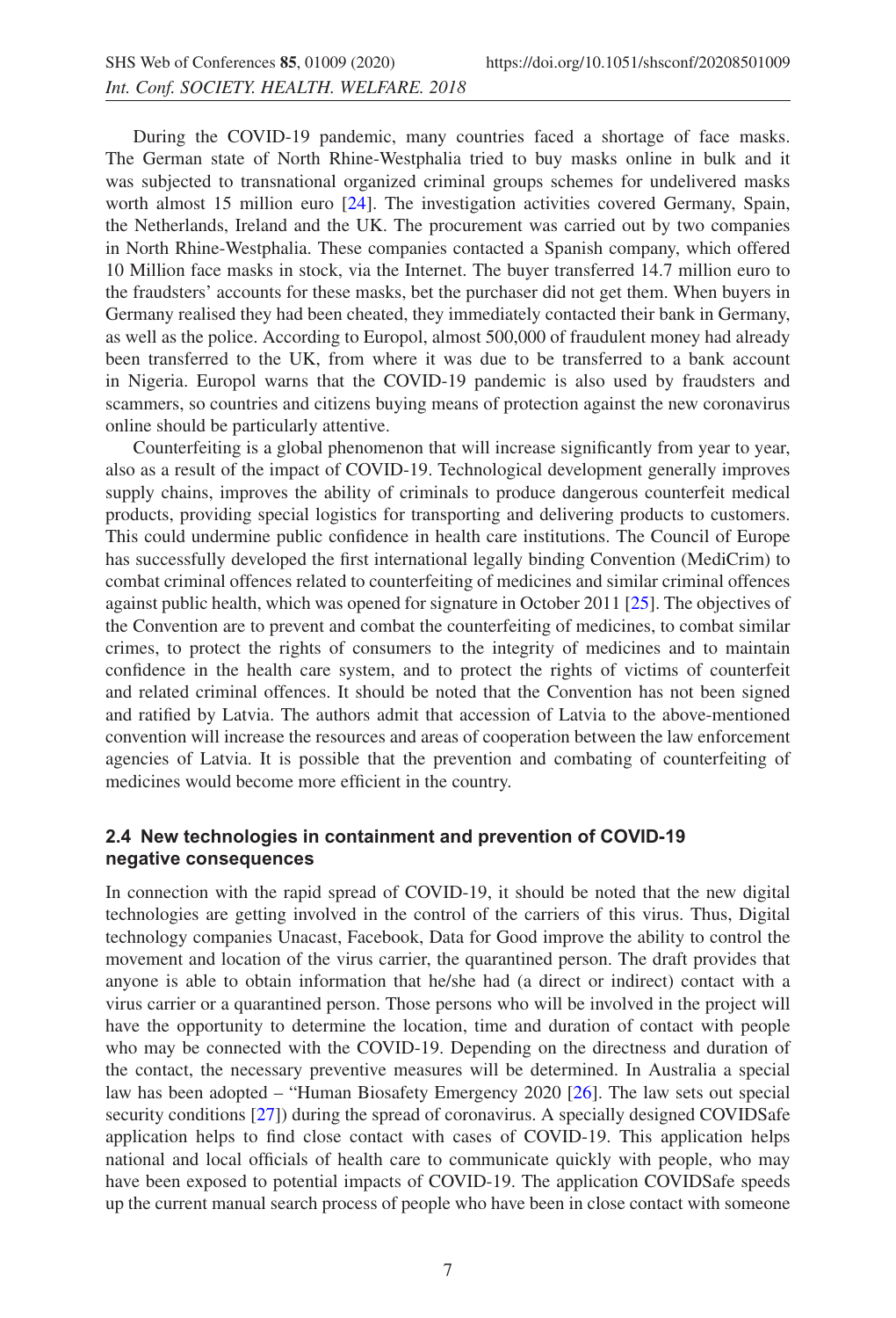using the COVID-19 [\[28](#page-10-8)]. This means that people being in the contact will be contacted faster because they are at risk of infection. This reduces the chances transmitting the virus to family, friends and other members of the society. National and local health officials can only access application information if someone supports them and agrees to download a mobile programme and application. Officials of the Ministry of Health can only use this information to help alert those who may require quarantine or to verify relevant information. When downloading the application, a person must provide his/her name, mobile phone number, postal code, and age. Confirmation message on the connection will be received from the operator and the installation process will be completed. The COVIDSafe application, using Bluetooth technology, allows people with smart phones to receive information that they were close to an object with COVID-19. Health care employees will inform the owner of the phone that he or she has been close to an appropriate object.

It is expected that in Latvia also by mid-May 2020 the population will be offered the *Bluetooth* application, which will provide an opportunity to get information on possible contact with the carrier of COVID-19 [\[29](#page-10-9)]. Installation and use of the software will be free and voluntary. Users of smart devices will be able to receive information that they may have had contact with the patient. A person diagnosed with COVID-19 will be assigned a code to log in to the application. Exchanging signals from smart devices will allow you to detect the presence of appropriate contacts. The data will be stored in the application for 14 days. The data will then be deleted automatically. There is a clear need here for technological solutions if patients do not recover and will be carriers of the virus for a long time. Logically, the question arises as to what might be the relationship between the *Bluetooth* applications used to limit COVID-19 and criminology. This connection can be very interesting and promising. In Latvia, since 2017, persons who have been suspended from serving a sentence of deprivation of liberty may be subject to electronic supervision, it means control by technical means determined by a court and performed by the State Probation Service. In Latvia, electronic supervision is an intensive control measure ordered by a court for the control by technical means of those persons released from imprisonment for a period of one to 12 months [\[30\]](#page-10-10). It is referred to as an "assistant" in the common range of probation measures for conditionally released persons. The technical side of the electronic supervision is provided by three main issues – a bracelet, the base station and the computer software of the electronic supervision. The bracelet around the leg is small, its weight is 60 grams, it is with an adjustable rubber strap that can be worn on any leg, and it has a radio frequency transmitter. It should be worn constantly during supervision. The use of the electronic supervision is limited by the need for the base station, a limited number of cuffs. *Bluetooth* applications, which are much more economical and have a much wider range of use, can be used for those who can be released from serving a custodial sentence.

On April 7, 2020 the European Council adopted the historic document "Guidelines for Governments on Respect for Democracy, the Rule of Law and Human Rights under COVID-19" [\[31\]](#page-10-11). The guidelines provided governments with a set of solution tools to address the current unprecedented and massive sanitary crisis, respecting democracy, the rule of law and human rights. The policy paper rightly acknowledges that governments are facing enormous challenges for their citizens in the face of COVID-19 in their efforts to protect. Restrictions on society, which are an integral part of democracy, cannot be recognized as the key area of action. The most significant social, political and legal challenges countries are facing are their ability to respond effectively to this crisis, while ensuring that their actions do not undermine the rule of law and fundamental human rights. Although the virus destroys the lives of a lot of people, the destruction of fundamental societal values should not be allowed. Article 15 of the European Convention on Human Rights provides that in time of war or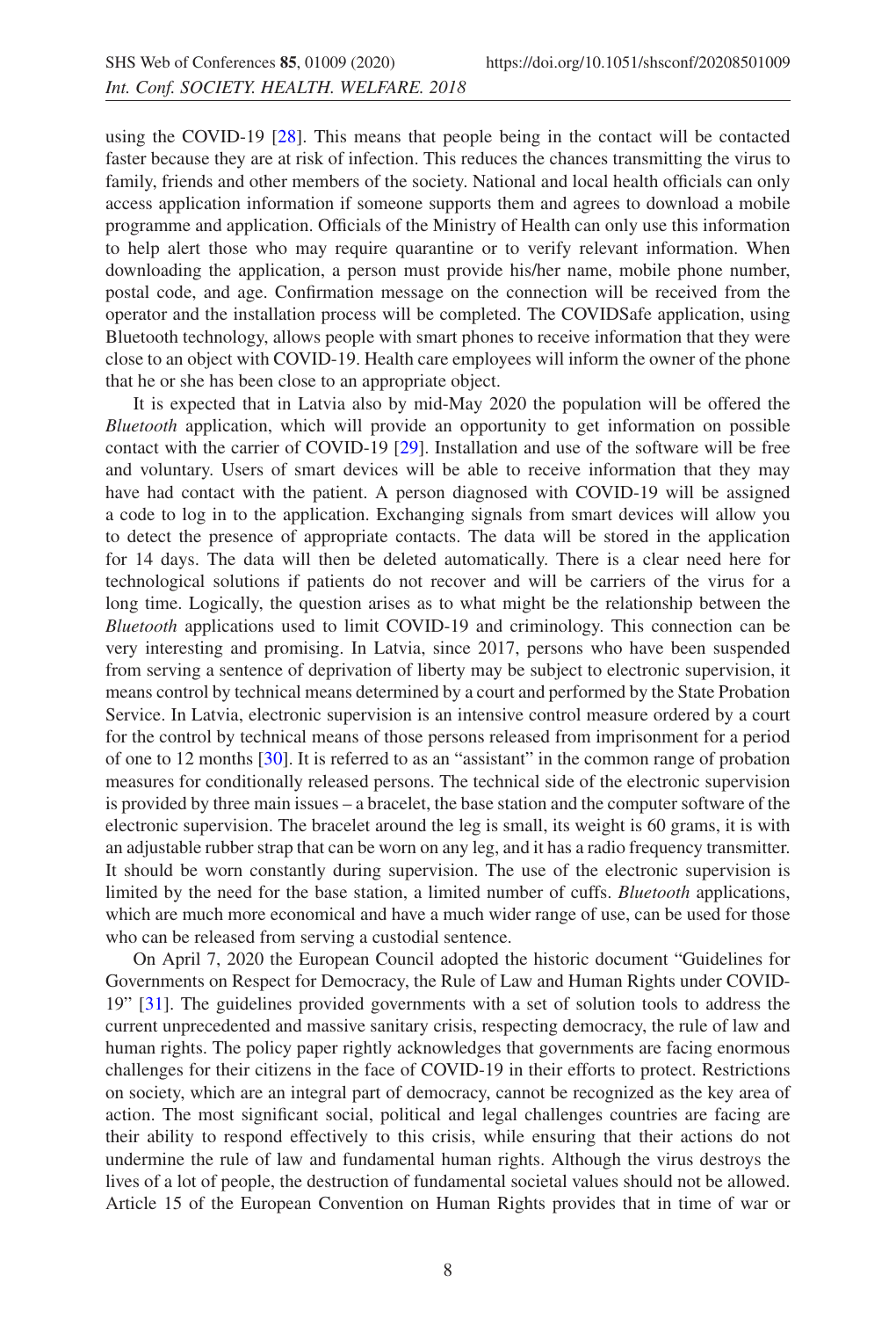other public emergency threatening the life of the nation any High Contracting Party may take measures derogating from its obligations under the Convention to the extent strictly required by the exigencies of the situation, provided that such measures are not inconsistent with its other obligations under international law [\[32](#page-10-12)]. It is acknowledged in the guidelines that each state must assess whether measures taken restrict human rights and freedoms under the Convention, as well as the types and extent of the restrictions. Restrictive measures should be aimed at protecting countries from threats by protecting public values. Any violation of the Convention will be assessed by the European Court on Human Rights. It is quite right that protection against crime and the protection of victims of crime are important in the context of the COVID-19 crisis and emergency. Criminal incidents, violations of the law, domestic violence and sexual harassment are increasingly reported to law enforcement authorities. This indicates that isolation and restrictive approaches can determine these criminal offences.

## **3 Conclusions**

- 1. In order to prevent the negative consequences of the COVID-19, it is of great importance to know its origin and development trends. At present, there are no clear conclusions on the origin of the virus.
- 2. A criminological approach that studies the formation of COVID-19, its spread, the effectiveness of preventive measures, can provide a new understanding and conceptual approaches to mitigating the effects of the global crisis.
- 3. Prognostic models of COVID-19 development, including the development of the epidemiological situation in Latvia, have not been fulfilled. This could be explained by the balanced and well-designed functioning of the prevention and health system.
- 4. As a result of the COVID-19 crisis, there is a trend towards an increase in overall crime. The increase in the number of crimes of primitive nature (brutal robbery, unmotivated murder, etc.) is observed in the mechanisms of committing criminal offences. In addition, the intellectual development of crime, the commission of criminal offences using modern technologies or complex crime planning and logistics schemes can be stated too.
- 5. Modern technologies, including artificial intelligence, are increasingly being used to limit and prevent negative effects of COVID-19. In practice, physical surveillance and digital tracking technologies are used, which can contribute to violations of the legal framework for the protection of personal data.
- 6. Policy planning documents of the European Union and the Council should be used more broadly to limit and prevent the negative effects of COVID-19. It is necessary to identify the impact of the new conventional MediCrim regulation on legal and health sector in Latvia, as well as to develop international legal cooperation.

## <span id="page-8-0"></span>**References**

- [1] P. Džordano, Sērgas laikā (Rīga, Jāņa Rozes apgāds, 2020)
- <span id="page-8-1"></span>[2] Kissinge, The Coronavirus Pandemic Will Forever Altert the World Order (2020). Available: https://www.wsj.com/articles/the-coronavirus-pandemicwill-forever-alter-the-world-order-11585953005
- <span id="page-8-2"></span>[3] Coronavirus confirmed as pandemic by World Health Organization (2020). Available: https://www.bbc.com/news/world-51839944
- <span id="page-8-3"></span>[4] Coronavirus: what is a pandemic and why use the term now? (2020). Available: https://www.bbc.com/news/health-51358459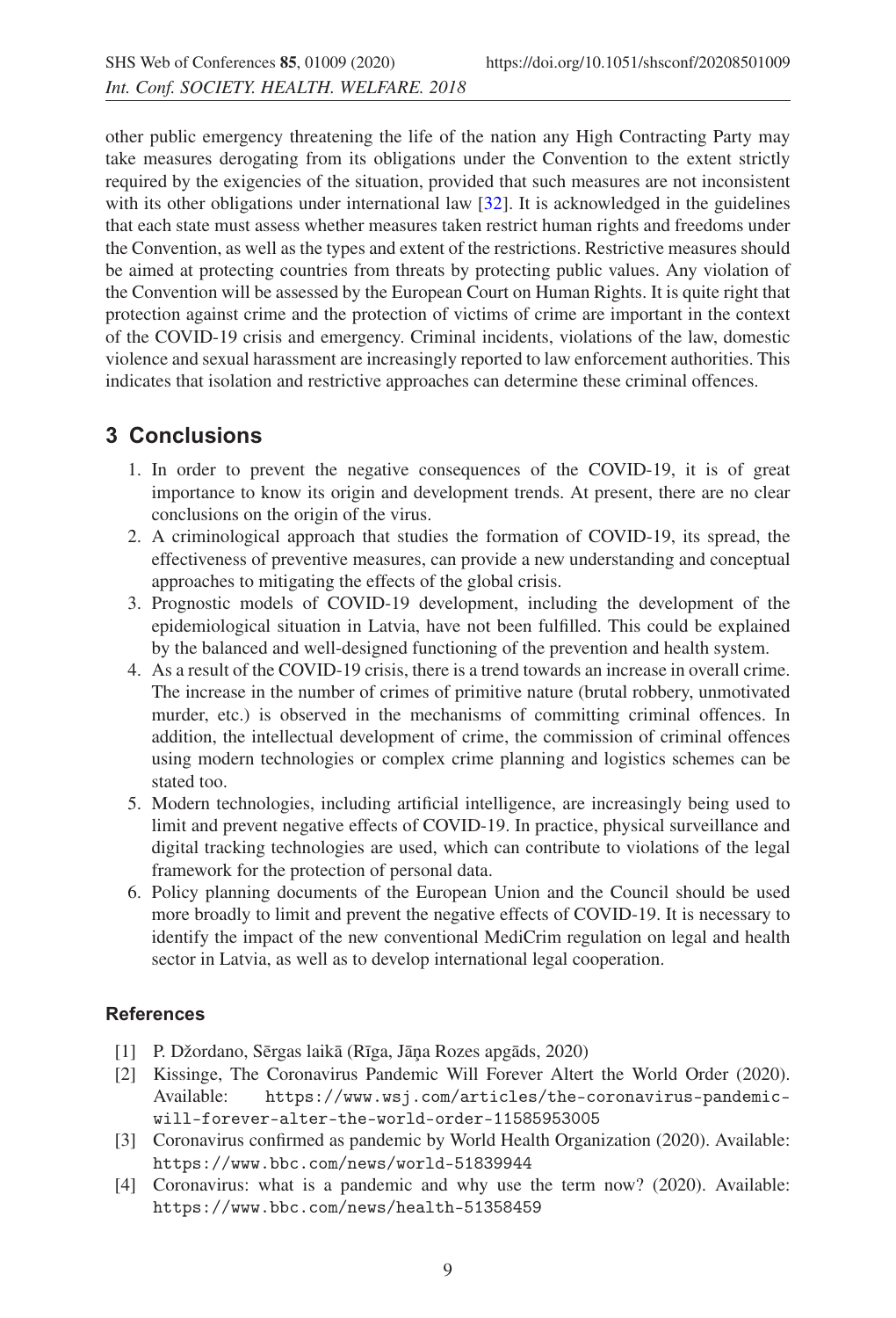- <span id="page-9-0"></span>[5] N. Taleb, The Black Swan: The Impact of the Highly Improbable (2007). Available: https://www.nytimes.com/2007/04/22/books/chapters/0422- 1st-tale.html
- <span id="page-9-1"></span>[6] V. Liege, Melnā gulbja krīzes brīdis – šoreiz atšķirīgs (2020). Available: https:// ir.lv/2020/03/26/melna-gulbja-krizes-bridis-soreiz-atskirigs/
- <span id="page-9-2"></span>[7] The proximal origin of SARS-CoV-2. Available: https://www.nature. com/articles/s41591-020-0820-9
- <span id="page-9-3"></span>[8] J. Bowler, Scientists Are Tired of Explaining Why The COVID-19 Virus Was Not Made in a Lab (2020). Available: https://www.sciencealert. com/here-s-what-scientists-think-of-the-coronavirus-was-made-in-alab-rumour
- <span id="page-9-4"></span>[9] How did coronavirus start and where did it come from? Was it really Wuhan's animal market? Available: https://www.theguardian.com/world/2020/apr/28/howdid-the-coronavirus-start-where-did-it-come-from-how-did-it-spreadhumans-was-it-really-bats-pangolins-wuhan-animal-market)
- <span id="page-9-5"></span>[10] Expert Reaction: did COVID-19 come from a lab in Wuhan (2020). Available: https://www.scimex.org/newsfeed/expert-reaction-did-covid-19-comefrom-a-lab-in-wuhan)
- <span id="page-9-6"></span>[11] US officials were reportedly concerned that safety breaches at a Wuhan lab studying corona viruses in bats could cause a pandemic. Available: https://www.businessinsider.com/us-officials-raised-alarms-aboutsafety-issues-in-wuhan-lab-report-2020-4
- <span id="page-9-9"></span>[12] Veselības ministrijas Slimību profilakses un kontroles centrs. Available: https://spkc.gov.lv/lv/
- <span id="page-9-7"></span>[13] IHME, 2020. Available: http://www.healthdata.org/latvia
- <span id="page-9-8"></span>[14] ASV pētnieki prognozē, kad Covid-19 izplatība Latvijā sasniegs augstāko punktu un cik cilvēki no vīrusa mirs. Available: https://www. apollo.lv/6945754/asv-petnieki-prognoze-kad-covid-19-izplatibalatvija-sasniegs-augstako-punktu-un-cik-cilveki-no-virusa-mirs
- <span id="page-9-10"></span>[15] Ministru kabineta rīkojums Nr. 103 "Par ārkārtējās situācijas izsludināšanu". Available: https://likumi.lv/ta/id/313191-par-arkartejas-situacijasizsludinasanu
- <span id="page-9-11"></span>[16] B. Kuške, Priesteris Andrejs Medinš: problēma nav vīruss, bet mūsu dzīvesveids. (2020). Available: https://www.lsm.lv/raksts/zinas/latvija/ priesteris-andrejs-medins-problema-nav-viruss-bet-musu-dzivesveids. a355669/
- <span id="page-9-12"></span>[17] Covid-19 dēļ prognozē noziedzības līmeņa mazināšanos (2020). Available: https://www.diena.lv/raksts/latvija/zinas/covid-19-del-prognozenoziedzibas-limena-mazinasanos-14238149
- <span id="page-9-13"></span>[18] Generālprokurors: sociāli mazaizsargātu tautiešu atgriešanās var veicināt noziedzības pieaugumu Latvijā (2020). Available: https://skaties. lv/zinas/latvija/neka-personiga/generalprokurors-socialimazaizsargatu-tautiesu-atgriesanas-var-veicinat-noziedzibaspieaugumu-latvija/
- <span id="page-9-14"></span>[19] Grišins: Covid-19 krīzes laikā Latvijā mazinājies noziedzības līmenis, taču nākotnē tas pieaugs (2020). Available: https://www.la.lv/grisins-covid-19-krizeslaika-latvija-mazinajies-noziedzibas-limenis-tacu-nakotne-taspieaugs